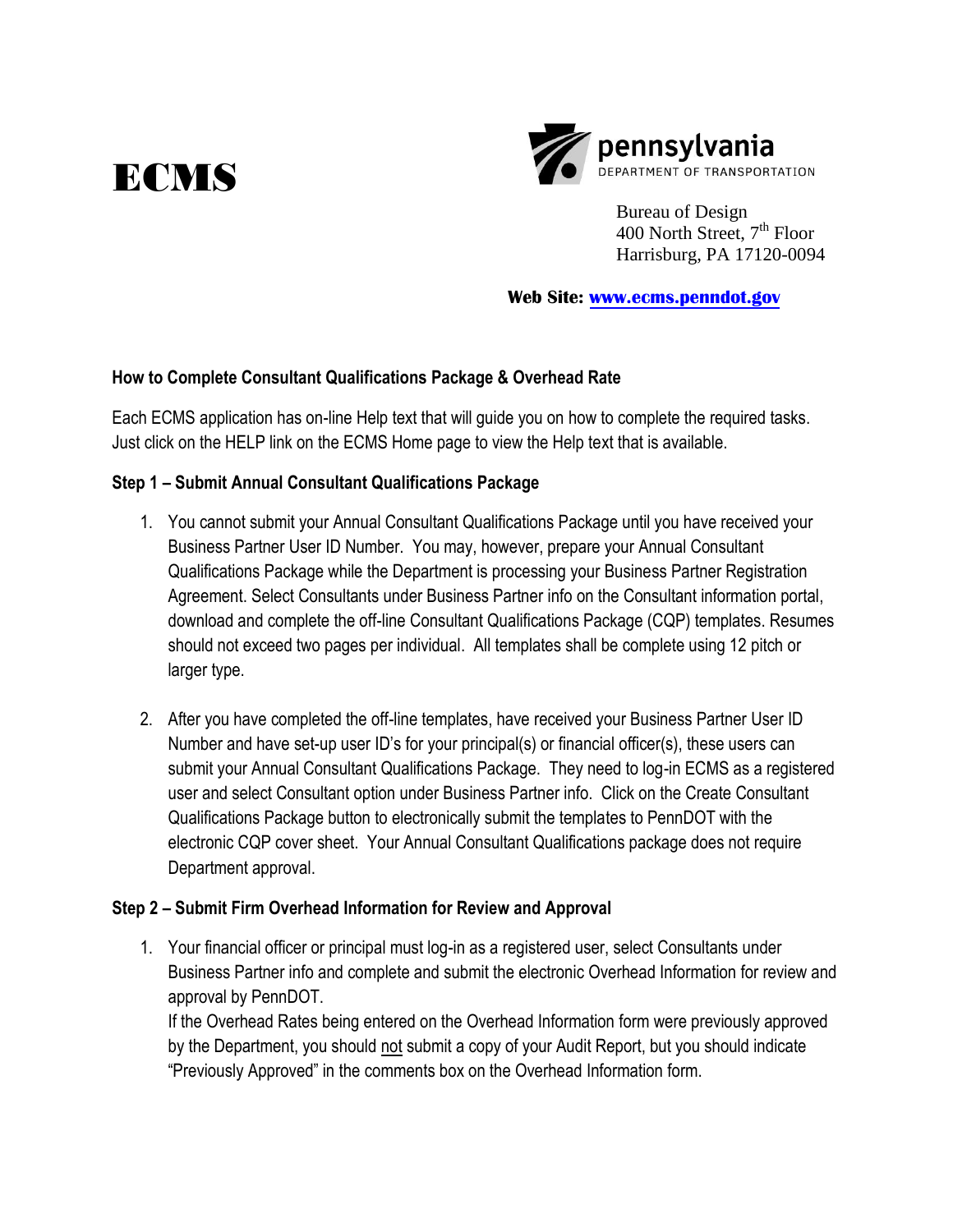2. You will receive an e-mail confirming your approved overhead rates once the Overhead Information form (and the Audit Report, if required) is received and reviewed.

# **Step 3 – Complete and submit Employee Roster and Wage Rate Information for PennDOT Review and Approval**

- 1. Your principal(s) or financial officer(s) must log-in as a registered user and select Consultant under Business Partner info. Select Employee Roster option and create your roster of employees with all the appropriate classifications and wage rates for each employee. Note that every employee wage rate is created in pending status and automatically submitted to PennDOT for review and approval.
- 2. You will be able to see if the employee wage rate has been approved or rejected by checking the status on-line. There are no e-mail notifications for employee rate approvals or rejections.

## **E-mail Notification is provided for:**

*Consultant Qualifications Expiration* **–** An e-mail reminder is generated and sent to the Business Partner about one month before the current Consultant Qualifications Package expires.

### **How do I find out about Planned and/or Advertised Projects?**

- 1. To look at Planned Projects, access the new ECMS Home Page at www.[ecms.penndot.gov](http://www.ecms.penndot.gov) and select the User Log-in. Log-in with your ECMS User ID and Password (you can also view Planned Projects as a public user but, if you are a registered business partner, you might as well sign on and have more flexibility).
- 2. On the Navigation pane at the top go to Solicitation, Consultants, then Planned Projects. Look for and click on Planned Projects Published (last month).
- 3. Note that you can look for Planned Projects by Anticipated Advertisement Date, Initiating Organization, Date Published or Agreement Number. Customize your search under - Advanced Search.
- 4. You can click on any Planned Project you wish to view. The Planned Project screen will describe the project and provide the anticipated advertisement date.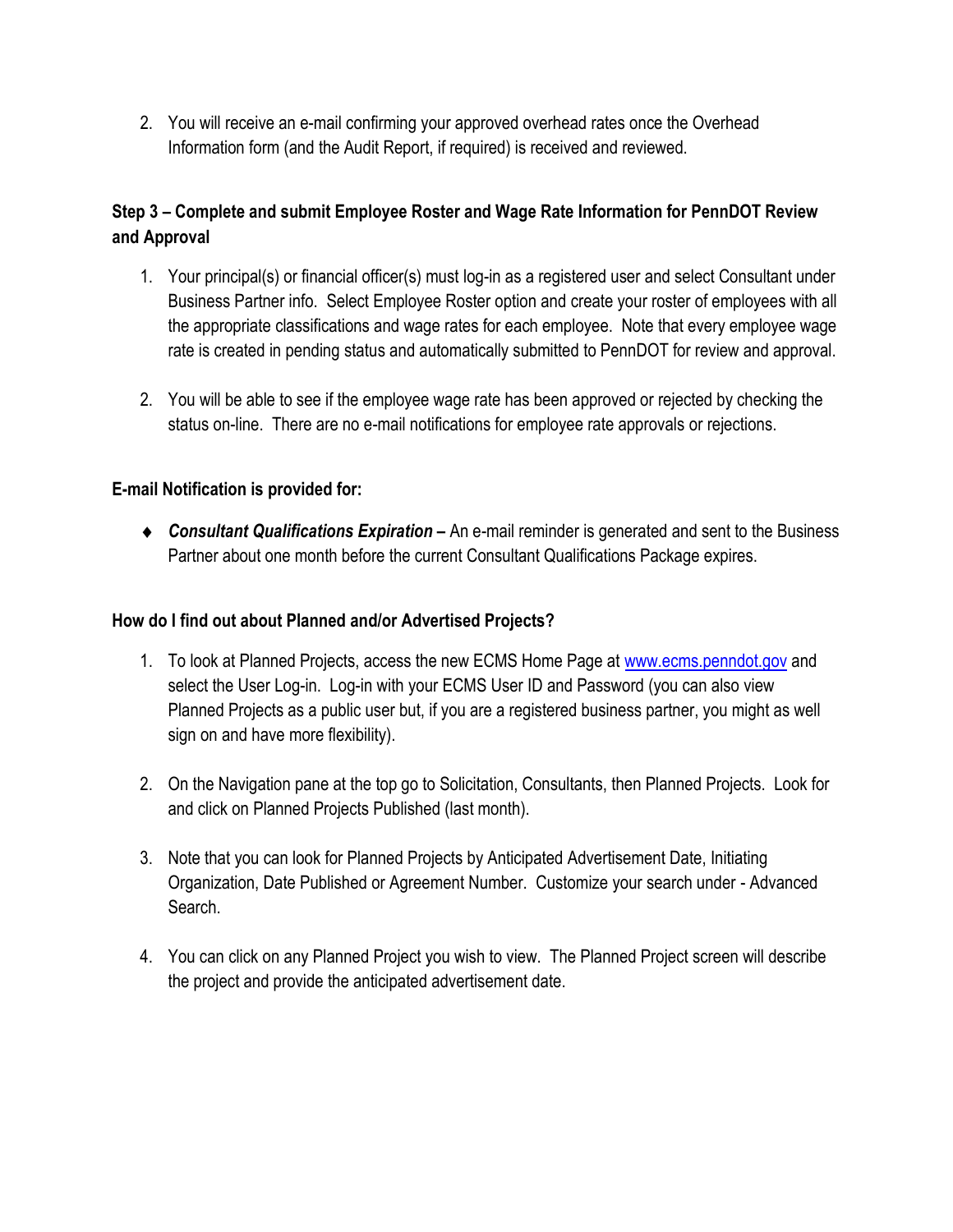## **Advertisements and Submitting Statements of Interest**

- 1. You may view advertisements as a public user or as a registered business partner. If you want to submit a Statement of Interest you must log-in as a registered business partner and have submitted your qualifications package and overhead information. If you do not have a current qualifications package you will not be able to submit a State of Interest for an advertisement.
- 2. Access the ECMS Home Page and select User Log-in. You may then log-in with your ECMS User ID and Password.
- 3. On the Navigation pane at the top then go to Solicitation, Consultants then Advertisements. Look for and click on Statement of Interest Deadline (Next 2 weeks).
- 4. Click on the ADV# to view the advertisement you are looking for. Do not select the Agreement number.
- 5. If you are a registered business partner with a current qualifications package, you will see a Create Statement of Interest link at the end of the advertisement.
- 6. To submit a Statement of Interest for a specific advertisement, click on the Create Statement of Interest link.
- 7. ECMS will display the Statement of Interest page. If you have sub-consultants to add, use the drop down list provided to select from registered business partners. If your sub-consultant is not a registered business partner or does not have a current CQP on file, ECMS will not allow you to use them.
- 8. You are required to attach the following with each Statement of Interest
	- $\triangleleft$  Statement of Interest document the file must be named Statement of Interest and saved as a .pdf format only.
	- Resumes the file you send must be named Resumes and saved as a .pdf format only. (The resume format must be the same format as provided in the Annual Consultant Qualifications Package)
	- ◆ Organizational Chart the file you send must be named Organization\_Chart and saved as a .pdf format only.

Please Note that all attachments must be in a .pdf format and named exactly as the file name is printed on the screen or ECMS will not accept them.